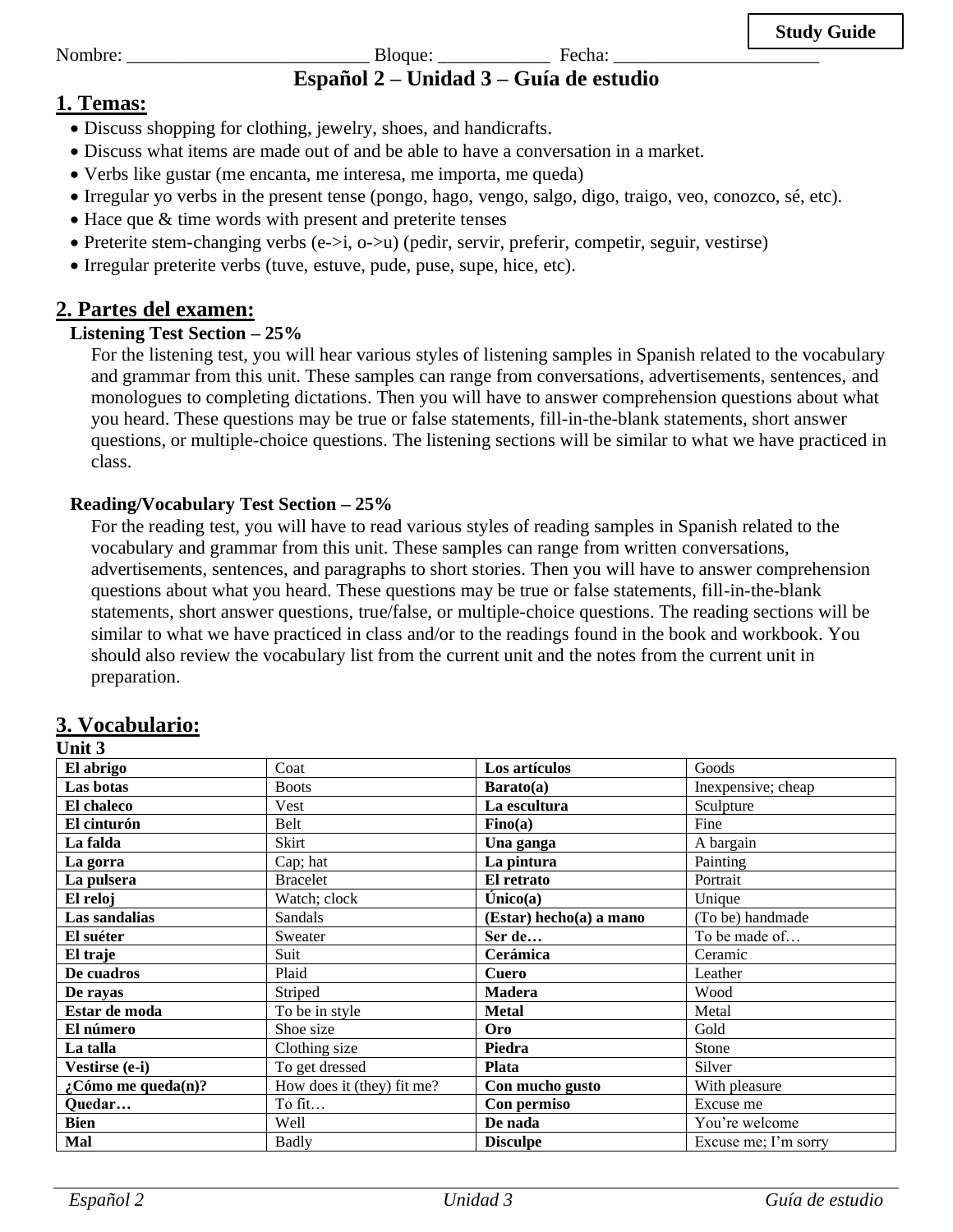|                          |                              |                | <b>Study Guide</b>          |
|--------------------------|------------------------------|----------------|-----------------------------|
| Flojo(a)                 | Loose                        | No hay de qué  | Don't mention it            |
| Apretado(a)              | Tight                        | Pase           | Go ahead                    |
| El almacén               | Department store             | Perdóneme      | Forgive me                  |
| La farmacia              | Pharmacy                     | :Me deja ver?  | May I see?                  |
| <b>Internet</b>          | Internet                     | Pedir (e-i)    | To ask for; to order        |
| La joyería               | Jewelry store                | Competir (e-i) | To compete                  |
| La librería              | Book store                   | Seguir (e-i)   | To follow                   |
| La panadería             | <b>Bakery</b>                | Preferir (e-i) | To prefer                   |
| La zapatería             | Shoe store                   | Servir (e-i)   | To serve                    |
| Está abierto(a)          | It's open                    | Vestirse (e-i) | To get dressed              |
| Está cerrado(a)          | It's closed                  | Dormir (o-u)   | To sleep                    |
| Creo que sí.             | I think so.                  | Estar (estuv-) | To be                       |
| Creo que no.             | I don't think so.            | Poder (pud-)   | To be able to; (managed to) |
| En mi opinión            | $\overline{\ln m}$ y opinion | Poner (pus-)   | To put                      |
| Es buena idea/mala idea. | It's a good idea/bad idea.   | Saber (sup-)   | To know; (found out)        |
| Me parece que            | It seems to me               | Tener (tuv-)   | To have                     |
| <b>Encantar</b>          | To delight                   | Querer (quis-) | To want; (to try/to refuse) |
| Importar                 | To be important              | Hacer (hic-)   | To do; to make              |
| <b>Interesar</b>         | To interest                  | Venir (vin-)   | To come                     |
| Recomendar (e-ie)        | To recommend                 |                |                             |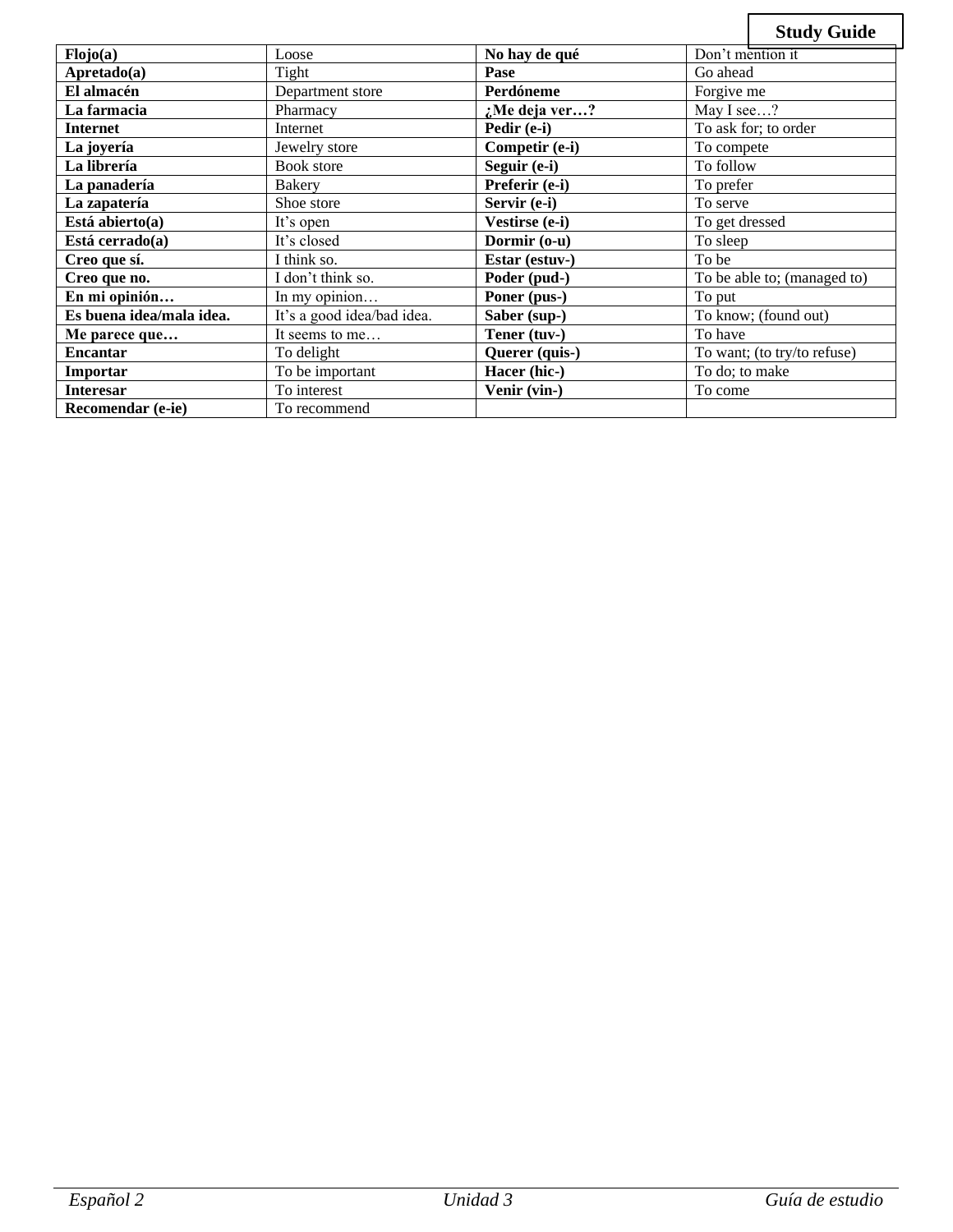### **4. Gramática: Pretérito de verbos -AR:**

### **Pretérito de verbos –ER/-IR:**

| $\overline{\phantom{a}}$ | - IMOS   |
|--------------------------|----------|
| - ISTE                   | - ISTEIS |
| - 10                     | - IERON  |

# **Los verbos –car/-gar/-zar:**

 $-$  É  $-$  AMOS

- ASTE  $\vert$  - ASTEIS  $-$  Ó  $-$  ARON

**-CAR/-GAR/-ZAR Verbs:** Change in the yo form, rest of forms are normal. -CAR: -qué, -GAR: -gué, -ZAR: -cé

### **Buscar – To look for**

| - Busqué   | - Buscamos   |
|------------|--------------|
| - Buscaste | - Buscasteis |
| - Buscó    | - Buscaron   |

### **Jugar – To play**

| - Jugué   | - Jugamos   |
|-----------|-------------|
| - Jugaste | - Jugasteis |
| - Jugó    | - Jugaron   |

# **Los verbos irregulares del pretérito:**

| $Ir - to go/Ser - to be$ |                    |          | $Ver - to see$                    |                |  |
|--------------------------|--------------------|----------|-----------------------------------|----------------|--|
|                          | Fui                | Fuimos   | Vi                                | Vimos          |  |
|                          | Fuiste             | Fuisteis | Viste                             | <b>Visteis</b> |  |
|                          | Fue                | Fueron   | Vio                               | Vieron         |  |
|                          | Hacer – to do/make |          | $\textbf{Dar} - \textbf{to give}$ |                |  |
|                          | Hilac              | L        | n:                                | Dima           |  |

### **Hacer – to do/make**

| Hice    | Hicimos   | $\bullet$<br>וט | Dimos          |
|---------|-----------|-----------------|----------------|
| Hiciste | Hicisteis | <b>Diste</b>    | <b>Disteis</b> |
| Hizo    | Hicieron  | Dio             | Dieron         |

### **Verbos pronominales/Reflexivos:**

**Pronominal Verbs:** Verbs that use reflexive pronouns. Includes reciprocal, reflexive and idiomatic verbs. **Reflexive Verbs:** Verbs where you do an action to or for yourself.

Irregulars: Watch for Stem-changing/boot verbs in the present tense. These same stem-changes do not occur in the preterite. The preterite has it's own set of stem-changes that happen in 3rd person only. (Dormir – Dúrmió)

| <b>Lavarse (Present Tense)</b> |          | <b>Lavarse (Preterite Tense)</b> |            |              |
|--------------------------------|----------|----------------------------------|------------|--------------|
|                                | Me lavo  | Nos lavamos                      | Me lavé    | Nos lavamos  |
|                                | Te lavas | Os laváis                        | Te lavaste | Os lavasteis |
|                                | Se lava  | Se lavan                         | Se lavó    | Se lavaron   |

### **Empezar – To begin**

| 1με <i>ι</i> αι – το σεgin |          |               |
|----------------------------|----------|---------------|
|                            | - Empecé | - Empezamos   |
| - Empezaste                |          | - Empezasteis |
| - Empezó                   |          | - Empezaron   |

### **Other –car/gar/zar verbs:**

Comenzar, autorizar, cruzar, almorzar, tocar, sacar, practicar, empacar, llegar, pagar, regar, colgar.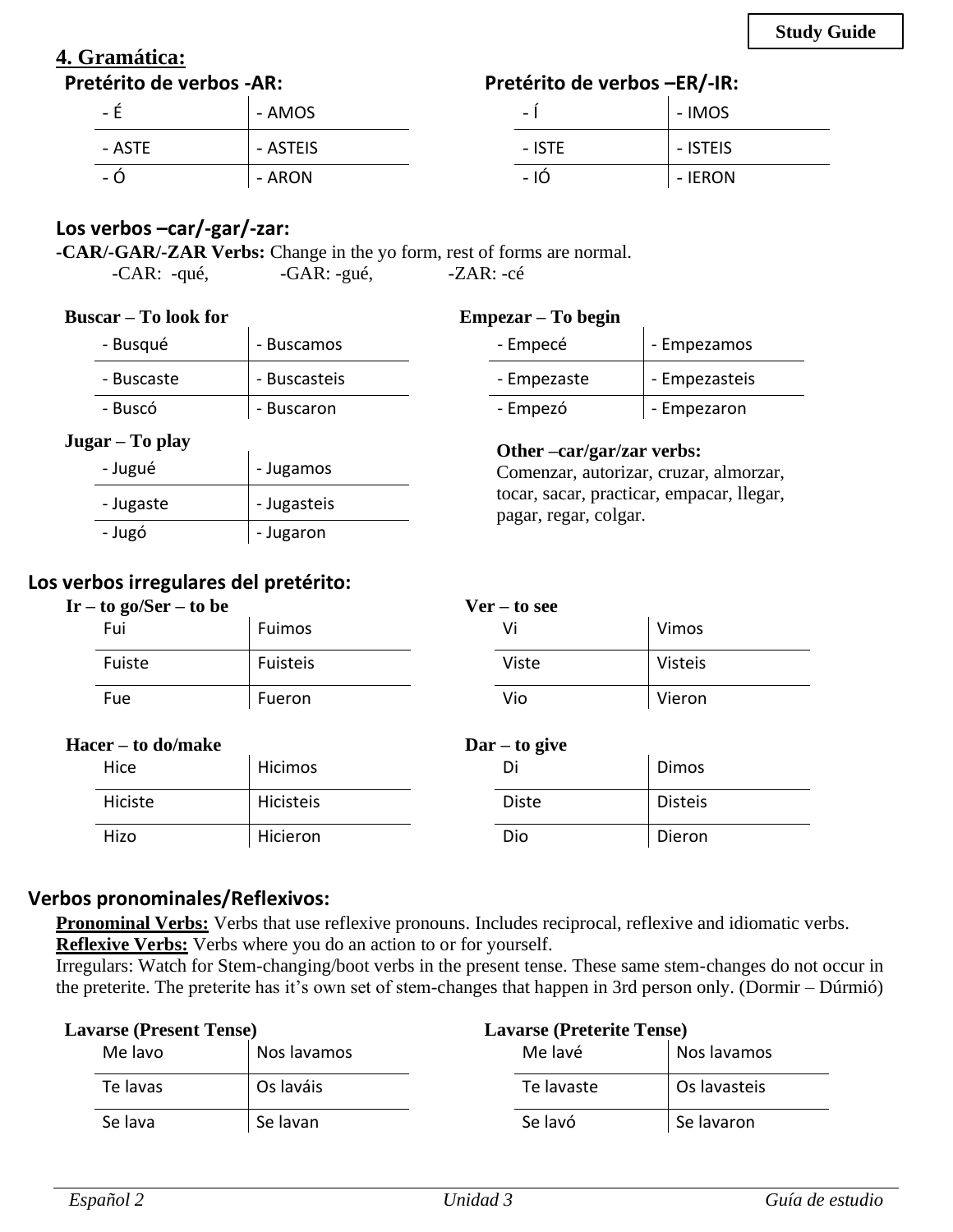### **Despertarse (Present Tense) E-IE (Boot verb)**

| Me despierto  | Nos despertamos |  |
|---------------|-----------------|--|
| Te despiertas | Os despertáis   |  |
| Se despierta  | Se despiertan   |  |

# **Irregular Yo verbs in the Present Tense:**

the yo form.

|    | hacer   | poner | salir | traer  |
|----|---------|-------|-------|--------|
| yo | hago    | pongo | salgo | traigo |
|    | conocer | dar   | saber | ver    |
| VO | conozco | doy   | sé    | veo    |
|    | decir   | venir |       | tener  |
| yo | digo    | vengo |       | tengo  |

### **Irregular Preterite Verbs:**

### **Irregular Preterite Verbs**

The verbs estar, poder, poner, saber, and tener have a unique stem in the preterite, but they all take the same endings.

| Verb  | Stem   |                           | <b>Preterite Endings</b> |  |
|-------|--------|---------------------------|--------------------------|--|
| estar | estuv- | -e                        | -imos                    |  |
| poder | pud-   | -iste                     | -isteis                  |  |
| poner | pus-   | -0                        | -ieron                   |  |
| saber | sup-   | Note that there are no    |                          |  |
| tener | tuv-   | accents on these endings. |                          |  |

### **Hace que + Time:**



### **5. Cultura:**

# **Vocabulario Importante:**

- **Taíno:** Native tribe of Puerto Rico
- **Boricua:** a person from Puerto Rico
- **un timbal:** a drum
- **el vejigante:** folkloric character in Puerto Rican celebrations, wearing brightly colored ornate masks.
- **un desfile:** a parade in the streets
- **una máscara:** a mask

### **Despertarse (Preterite Tense) No stem-change**

**Study Guide**

| Me desperté   | Nos despertamos  |
|---------------|------------------|
| Te desperaste | Os despertasteis |
| Se despertó   | Se despertaron   |

### **Preterite of -ir Stem-changing Verbs**

Stem-changing -ir verbs in the preterite change only in the usted/el/ella and the ustedes/ellos/ellas forms.

| Preterite tense $e \rightarrow i$ |                  | Preterite tense $o \rightarrow u$ |  |
|-----------------------------------|------------------|-----------------------------------|--|
|                                   | dormir to sleep  |                                   |  |
| pedimos                           | dormí            | dormimos                          |  |
| pedisteis                         | dormiste         | dormisteis                        |  |
| pidieron                          | <b>durmió</b>    | durmieron                         |  |
|                                   | pedir to ask for |                                   |  |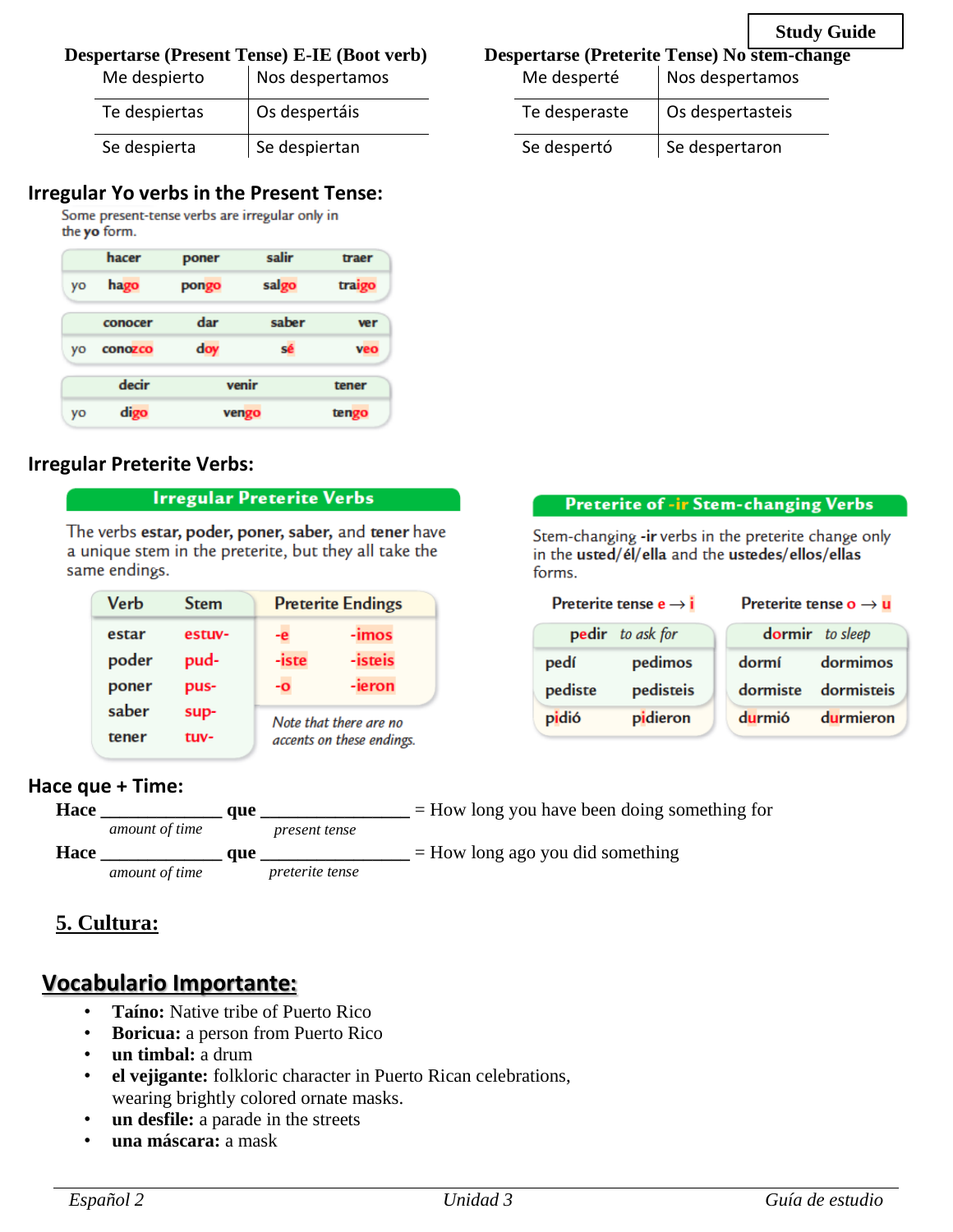• **indígena:**an indigenous/native person

# **Datos generales y geográficos:**

- **Capital of Puerto Rico:** San Juan
- **Typical food:** tostones, pernil, arroz con gandules
- **Geographical form:** an island
- **Surrounding sea:** Caribbean Sea
- **Countries to the West:** The Dominican Republic
- **Countries to the South:** Venezuela (South America)
- **Currency used:**\_US Dollar
- **Official languages:** English and Spanish
- Puerto Rico is an associated free state or commonwealth of the US. They maintain their historic and cultural identity while still being US citizens.
- Puerto Ricans do not vote in US presidential elections or pay property taxes to the US government, but they do have a congressional delegate (though the delegate cannot vote).
- Flag: red, white and blue

# **Los centros comerciales:**

- Plaza Las Americas is the largest mall in The Caribbean
- Plaza Las Americas is located in San Juan, Puerto Rico
- It is decorated with art that represents the naturaleza (nature) and la historia (history) of Puerto Rico.
- Jockey Plaza the largest mall in Lima, Perú, named after the nearby horse track.

# **El arte histórico:**

- José Campeche is the first well-known painter of Puerto Rico.
- He painted primarily religious works (obras) and portraits of political figures of the 18th century (siglo XVIII).

# **Información general**

### **Los Timbaleros y la música:**

- A timbalero is a person who plays drums and timbales are drums.
- Styles of music heard during festivals: bomba and plena (also salsa  $\&$  folk music)
- The use of percussion instruments by the timbaleros serve as a reminder of the African heritage of the island.

### **El Morro:**

- A famous example of Spanish architecture in San Juan is El Morro.
- The Spanish began building el Morro in 1539 to defend the island.

### **Los Taínos:**

- Another name for Puerto Rico: Boriquén and Puerto Ricans: Boricuas
- Taínos are the indigenous (native) people of Puerto Rico. These names come from a Taíno word for Puerto Rico.

# **Los vejigantes:**

- Los vejigantes are people who wear traditional Puerto Rican masks.
- You can see them in Ponce during carnaval/parades.
- The masks are painted bright colors and made of coconut shells (cáscaras de coco) or